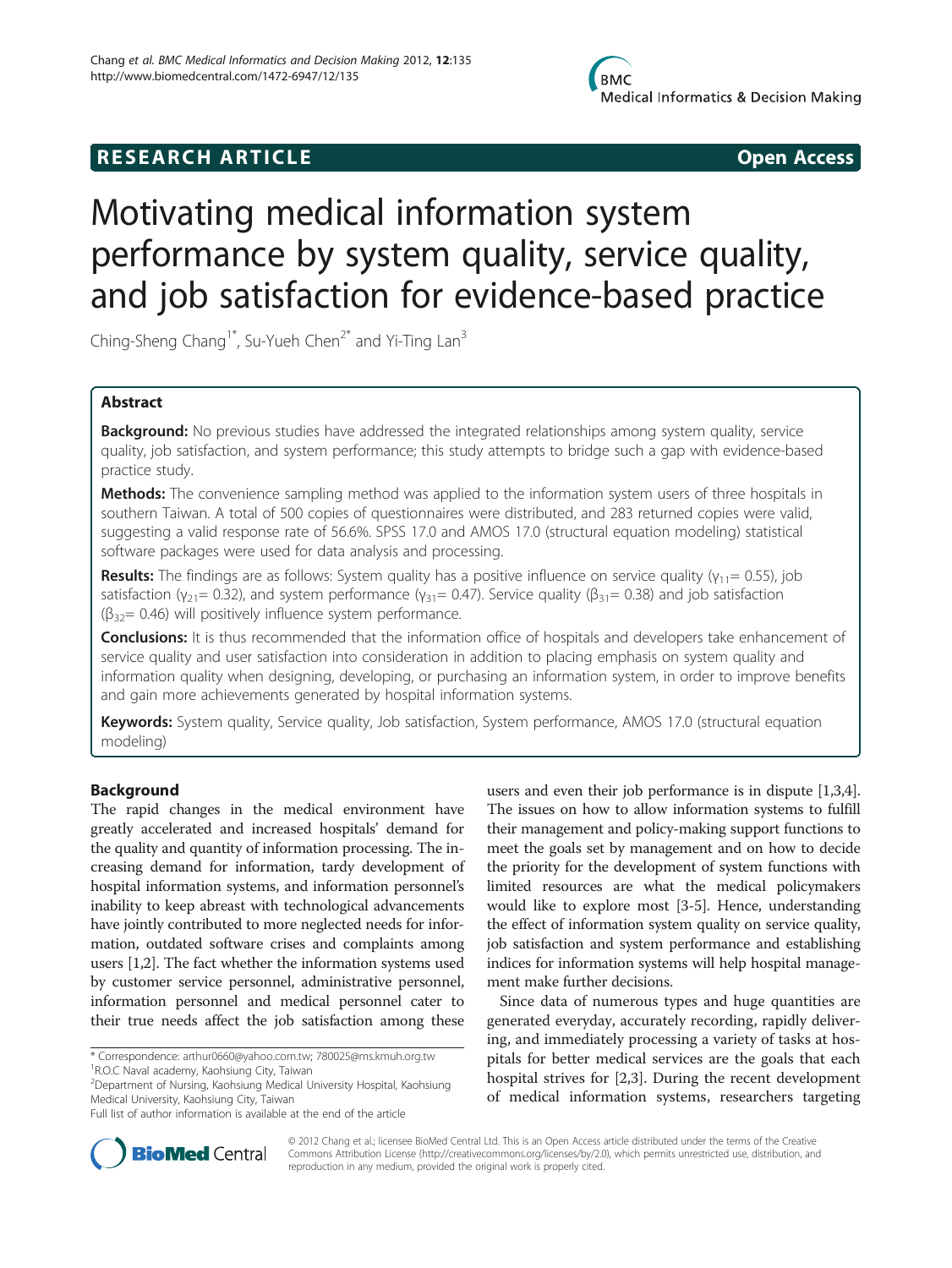hospital information systems have gradually placed more emphasis on the establishment of a complete hospital information system by achieving the balance between technology and humanity and serving different needs through effective communication [\[2,3,6](#page-10-0)]. Moreover, in the present day, where patient safety is concerned, the establishment, utilization and integration of hospital information systems (HIS) are an inevitable trend as well as an issue that modern medical institutions at different levels must face, in order to provide accurate clinical information for medical personnel, enhance the quality and efficiency of medical operations, ensure patients' rights to seek medical care, and prevent medical malpractice [[3,7,8\]](#page-10-0). These are also some of the focal points in developing hospital information systems.

In the field of information systems, many researchers have conducted relevant empirical studies with the DeLone and McLean's [\[9](#page-10-0)] model of information systems success. However, DeLone and McLean [[10\]](#page-10-0) have reviewed and updated the model they previously proposed, adding a new construct, service quality, to the revised model, and combining individual impact and organizational impact into net benefits. As measurement is the foundation for management of information systems (MIS), in addition to investing a lot of resources in constructing a hospital information system, hospitals need an assessment model to evaluate and measure the quality and performance of the hospital information system constructed by hospitals [[11](#page-10-0)]. From the perspective of system users, this study investigated the interactions between facilities and humanity in terms of four major constructs: system quality, service quality, job satisfaction and system performance. Moreover, this study aims to construct a medical information system assessment model that is suitable for the medical environment, in the hope of offering medical institutions a complete and objective tool and framework to evaluate medical information systems, helping medical institutions to better understand what system users truly need, improving the efficiency of clinical services, enhancing medical quality and safeguarding patient safety, while providing comprehensive evaluation and reference.

#### Literature review

#### Relationship between system quality and service quality

In regard to the measurement items in the "service quality" construct, most studies have used the service quality (SERVQUAL) scale for measurement of service quality from the following aspects: tangibility, reliability, responsiveness, assurance and empathy. Li et al. [[12](#page-10-0)] have suggested that factors such as information system personnel's technical expertise and attitudes, product/ service schedule, required time for system development, system alternation procedures, maintenance and support

by suppliers, average processing amount of the information center, users' knowledge of the system and educational training should be taken into consideration when evaluating service quality [[13](#page-10-0)]. DeLone and McLean [\[9](#page-10-0)] have listed a total of 18 measurement items for evaluating system quality after reviewing 100 major research papers. In his study on the satisfaction among website users, McKinney et al. [\[14\]](#page-10-0) have divided system quality into four aspects; the definition of each is as follows: 1. Accessibility: access to a website when connecting to the website at any time; 2. Usability: website layout design and the ease of use; 3. Navigation: availability of links to necessary information; and 4. Interactivity: personalized website design. These aspects all affect the service quality perceived by system users. In conclusion, the information department of an organization offers not merely products; services should be included as well. Thus, it is necessary to measure the effectiveness of the services provided by information systems [[15](#page-10-0)]. Based on the discussions above, Hypothesis 1 of this study is proposed: System quality has a positive influence on service quality.

# Relationship between system quality and job satisfaction

Davis [\[16\]](#page-10-0) has pointed out that in a technology acceptance model (TAM), the factors that affect system users are perceived usefulness and perceived ease of use of a system. Users' perception affects their attitudes and even their behavioral intention and use behavior. According to the study by Holbrook [\[17](#page-10-0)], when a hospital system features security, ease of use and efficiency in terms of system quality, a positive attitude toward the system will be developed. Such an attitude will enhance job satisfaction, work performance and organizational commitment [[18,19\]](#page-10-0). As far as job satisfaction is concerned, if high usefulness and ease of use are perceived by employees toward a hospital information system, the employees will have a positive opinion on the system, which will motivate them to utilize the system [[20](#page-10-0)-[22\]](#page-10-0). Due to its usefulness and ease of use, the system will benefit users to a certain extent at work, thereby enhancing their job satisfaction [\[23,24](#page-10-0)]. Similarly, the usefulness and ease of use of a system perceived by employees or users allow them to gain support and encouragement at work, thereby motivating them to devote more efforts to their job and even actively participate in work-related activities; consequently, employee's devotion to their jobs is improved. DeLone and McLean [\[9](#page-10-0)] have reviewed and arranged the factors used to measure information systems success in the past, and proposed six constructs, including system quality, information quality and user satisfaction, believing that system quality and information quality both affect the satisfaction among information system users.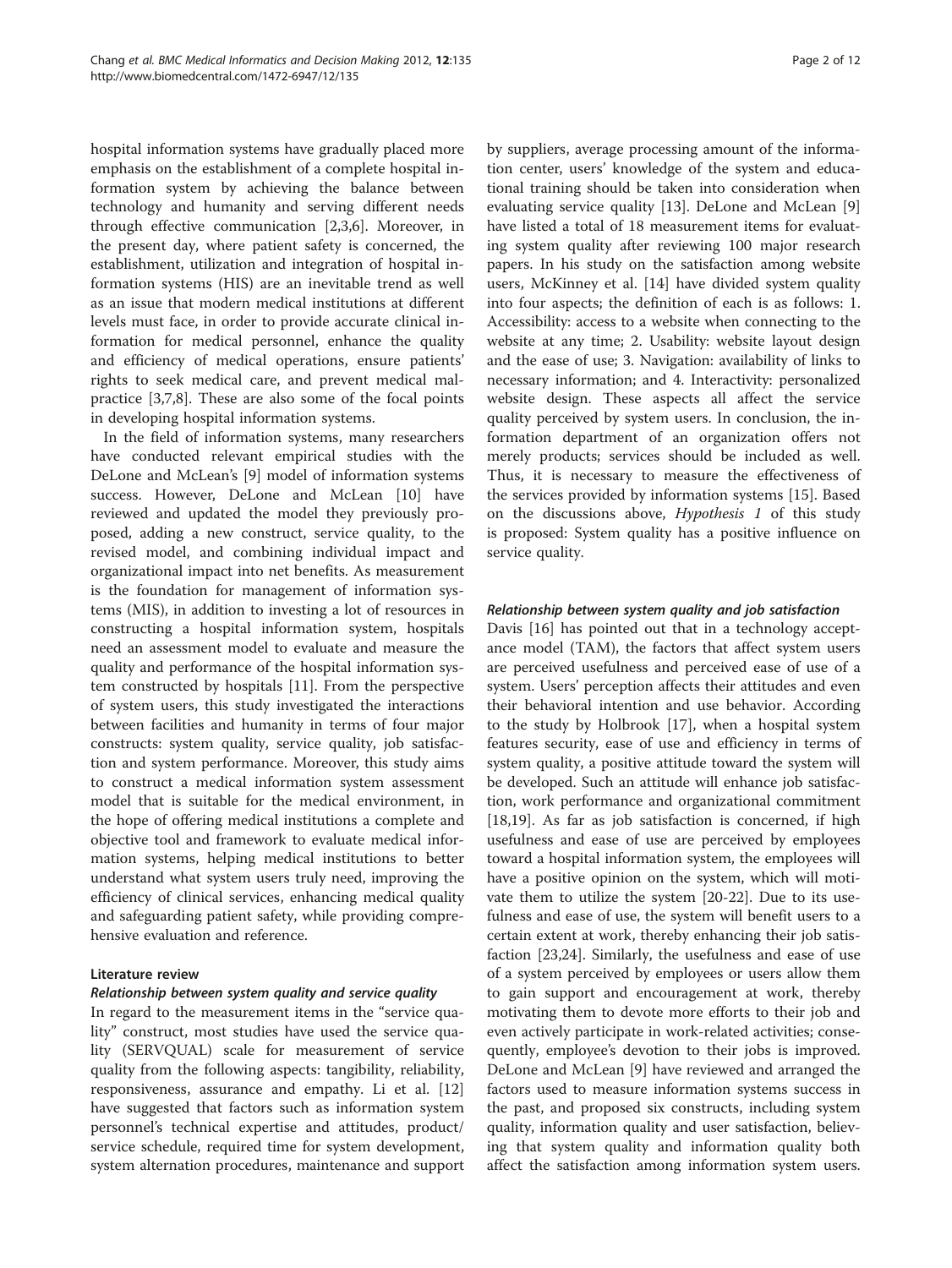Hence, *Hypothesis* 2 is: system quality has a positive influence on job satisfaction.

# Relationship between system quality and system performance

Two variables are included in the "system performance" construct: work performance and organizational commitment. Work performance refers to the yield and results generated by individual employees at work. The personal factors that affect work performance include: knowledge, skills, capabilities, motivation and attitudes. The transitional mechanism that helps yield better performance results at work includes: a performance management system, interactions with colleagues and superiors, definite performance goals, company encouragement, and reward measures or plans in recognition of outstanding performance [\[25\]](#page-10-0). Tax et al. [\[26\]](#page-10-0) have defined performance as the speed by which an organization reaches its goal. Many studies have discovered that organizational commitment is a predictor to issues such as employees' absence from duty or resignation, and there is a negative correlation between organizational commitment and these issues [\[27\]](#page-10-0). This discovery shows that employees who are highly committed to the organization and are willing to devote more efforts to achieving the organizational goals tend to remain within the organization and assist the organization in gaining a high reputation [\[28,29](#page-10-0)]. System quality is defined as the measurement of information systems, as it concerns programming errors in a system, user interface consistency, ease of use of user interface, documentation quality, as well as the quality and maintainability of software codes. DeLone and McLean [[9](#page-10-0)] have believed that system quality and information quality simultaneously affect use, user satisfaction and individual performance and further influence organizational performance. In summary of the above,  $H_{\nu}$ pothesis 3 is: system quality has a positive influence on system performance.

# Relationship between service quality and system performance

Rai et al. [\[30](#page-10-0)] have indicated that from the perspective of service quality, the goal of an organization is to provide customers with high quality services, and multiple processes are combined. The concept of service quality can be applied to information systems, since information systems can be regarded as a service function to deal with an organization's need for information. The information department of an organization thus becomes a service provider. According to Parasuraman's [[31\]](#page-10-0) definition, service quality is based on service users' comparison between expected services and perceived services [[32,33\]](#page-10-0). Zeithaml and Bitner [[34\]](#page-11-0) have suggested that the major decisive factors of expected services include: word-of-mouth communications, personal needs, past experience and communications between service providers and service users. Pitt et al. [\[35](#page-11-0)], based on the constructs developed by DeLone and McLean [[9\]](#page-10-0), argued that information systems success factors should include service quality; in other words, information quality, system quality and service quality influence system users' satisfaction. Myers et al. [[36](#page-11-0)] have proposed a complete framework to evaluate information systems success factors. Information quality, system quality, service quality and user satisfaction are among the eight constructs that they proposed. From the above studies, it can be learned that information quality, system quality, service quality and user satisfaction exert a significant influence on the evaluation of information systems success factors [[37](#page-11-0)-[39](#page-11-0)]. Based on the discussions above, this study assumes that a positive correlation exists between information system service quality and individual performance, and this correlation further affects organizational performance. Based on the discussions above, Hypothesis 4 of this study is proposed: Service quality has a positive influence on system performance.

# Relationship between job satisfaction and system performance

Researchers Biner et al. [[40\]](#page-11-0) have investigated the antecedents and consequences of job satisfaction among high-tech personnel. Their findings reveal that work performance is one of the consequences of job satisfaction; employees' job satisfaction affects their work performance. Laudon and Laudon's [\[41](#page-11-0)] study discussed the relationships of job satisfaction to performance, organizational commitment, relationship with manufacturers and intention to renew contracts. Their findings show that job satisfaction greatly influences the performance, organizational commitment, relationship with manufacturers, and intention to renew contracts. Pettit et al. [\[42\]](#page-11-0) have studied the relationship between job satisfaction and work performance with a sample population consisting of 302 employees from two factories. The results showed that a significant positive correlation exists between job satisfaction and work performance. The early human relations school believed that high morale leads to high productivity [\[41,43\]](#page-11-0). This theory has given rise to many follow-up studies related to attitudes. Fishbein and Ajzen [[44\]](#page-11-0) have defined attitudes as the consistency in the preference and non-preference for certain things. Later, many studies on the relationship between attitude and behavior emerged, particularly on the relationship between job satisfaction (attitude) and work performance (behavior) [\[45](#page-11-0)]. Robbins [[46](#page-11-0)] has also suggested that there is a direct relationship between job satisfaction and employees' productivity [\[47\]](#page-11-0). Work performance may be improved by enhancing employee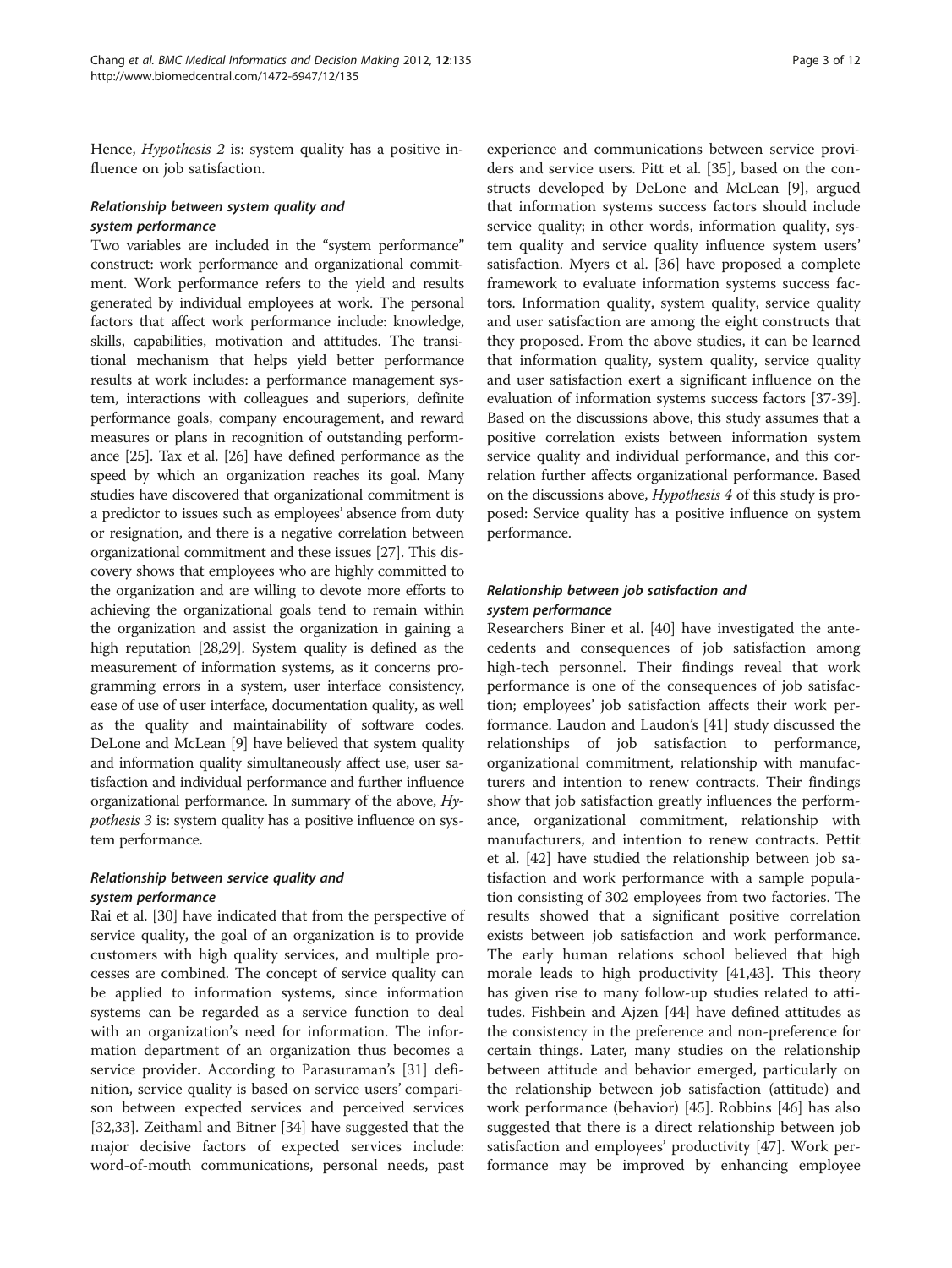satisfaction. Hence, *Hypothesis* 5 is: job satisfaction has a positive influence on system performance.

#### Theoretical framework

We thus derive a conclusion from the motive, purpose, and scholarly articles review that system quality has a positive influence on service quality (Hypothesis 1), job satisfaction (*Hypothesis 2*), and system performance ( $Hy$ pothesis 3); service quality has a positive influence on system performance (Hypothesis 4); and job satisfaction has a positive influence on system performance (Hypothesis 5). Therefore, based on the literature review and hypotheses above, this study proposes an integrated research model (see Figure 1).

# **Methods**

# Research subject and data collection

We adopted a cross-sectional design using a questionnaire survey in this study. The study was approved by the managing supervisor of each surveyed hospital, and the convenience sampling method was applied to the information system users (employees) of three hospitals in southern Taiwan. The managing supervisor pasted a notice requesting volunteers for the anonymous questionnaire on bulletin boards at each surveyed hospital and made the questionnaires available for volunteer employees to fill out anonymously at information desk; respondent employees could ask questions directly to the trained personnel at information desk, and the personnel collected even those questionnaires not filled out at information desk and made reminders directly to those employees once a month. The response period was limited to two months. The authors invited all the volunteer employees to a seminar to explain the details of the study, and an introduction letter was attached to the questionnaire to explain the purpose of the study and to

ensure respondent confidentiality. The questionnaire provided contact information so that respondents could later inquire about the results of the study. A total of five hundred questionnaires were distributed between May 2010 and July 2010, and three hundred and two were returned; 283 valid ones were collected after incomplete and incorrect questionnaires were filtered out, with a valid response rate of 56.6%. Israel [[48\]](#page-11-0) has proposed that the more samples drawn, the more statistical significance will be found (but probably the identification of this statistical significance will be meaningless from a management perspective, and it may lead to statistical misrepresentation), thus, they suggested that when the population size is more than 100,000, then, theoretically, the sample size should lie between 204 (95% confidence level and  $\pm$  7% precision) and 400 (95% confidence level and  $\pm$  5% precision). Therefore, the number of questionnaires gathered in this work is consistent with the theoretical sample size.

#### Instrument development

A structured questionnaire was used as the measurement tool to collect research data in this study. First, empirical data from related literature and valuable opinions from medical informatics experts provided a basis for compilation of the draft questionnaire. Second, the draft questionnaire was revised and edited by three professors, two directors of the information office, two physicians, three nursing personnel and three general employees to create the initial questionnaire. Third, the initial questionnaire was reviewed by three professors and medical informatics experts who offered concrete suggestions in regard to the appropriateness and relevance of the questionnaire and revised the questionnaire again to ensure expert validity of the initial questionnaire. Finally, the questionnaire was then officially

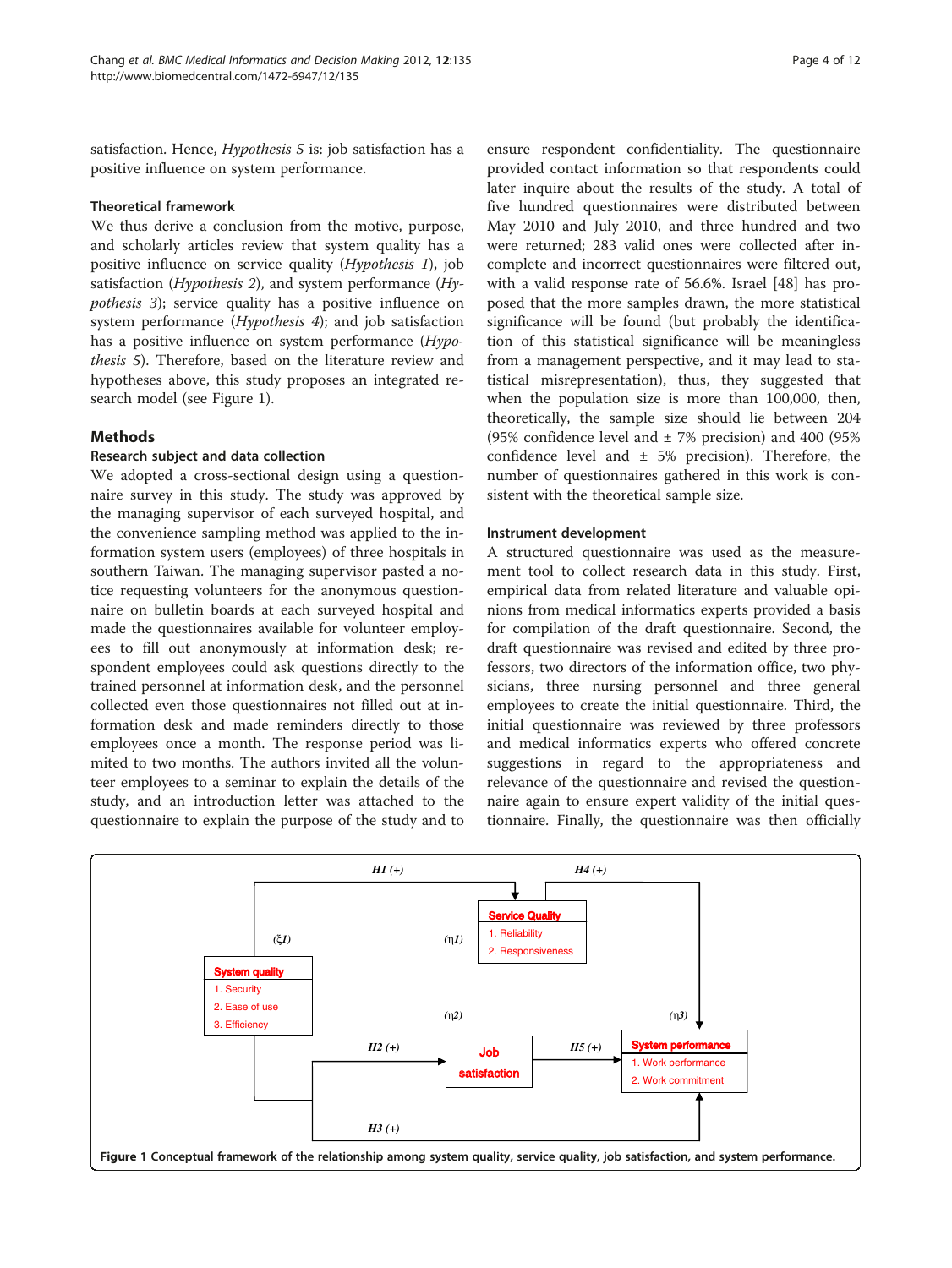Table 1 Summary of constructs and variables

| Construct                 | Variable            | <b>Operational definition</b>                                                                                                                                                                                         | Cronbach's References<br>$\alpha$ (> .6) |          |
|---------------------------|---------------------|-----------------------------------------------------------------------------------------------------------------------------------------------------------------------------------------------------------------------|------------------------------------------|----------|
| System<br>quality         | Security            | It refers to a hospital's capabilities of providing information system services that safely<br>protection the user information, confirmation the user identification, and prevention the<br>virus requested by users. | 0.90                                     | [9,12]   |
|                           | Ease of use         | It refers to the degree to which the information system service is perceived as relatively<br>easy and human-oriented to learn and use by users.                                                                      |                                          |          |
|                           | Efficiency          | It refers to the degree to which the information system service is perceived as greatly<br>helpful to facilitate and improve the work efficiency and work speed.                                                      |                                          |          |
| <b>Service</b><br>quality | Reliability         | It refers to a hospital's capabilities of providing information system services that correctly<br>delivery the service requested by users.                                                                            | 0.91                                     | [31, 38] |
|                           | Responsiveness      | It refers to a hospital's capabilities of providing information system services that instantly<br>and rapidly respond to users' demands.                                                                              |                                          |          |
| Job<br>satisfaction       | Job satisfaction    | The psychological state of system user involves their positive or negative feelings or<br>attitudes after having experienced information system services.                                                             | 0.92                                     | [40, 47] |
| System<br>performance     | Work<br>performance | It refers to the benefits such as strengthening users' work efficiency, professional skills,<br>operation process, etc. that information system services could provide.                                               | 0.91                                     | [36, 37] |
|                           | Work<br>commitment  | It refers to users' inclination to remain within the hospital due to the capabilities of<br>overcoming any problem encountered that information system services could provide.                                        |                                          |          |

distributed after being completely compiled. This study adopted the questionnaire survey method, using a questionnaire as the major research tool. With the aim of helping participants to successfully complete the questionnaire, in terms of questionnaire design, a five-point Likert scale was used in the structured questionnaire except for personal information, and closed-ended questions were developed. The questionnaire is generally divided into two parts: (1) participants' basic information; (2) four constructs. Because patients directly filled in the questionnaires in the independent variable and dependent variable sections, a single source bias (the deviation caused by the common method variance) might occur [\[49](#page-11-0)]. Thus, to avoid and reduce the occurrence of common method variance which might raise the possibility of overestimation and underestimation by the patients, we adopted: 1) a participant information confidentiality approach, using an anonymous method to reassure the participants; and 2) a concealed purpose approach, by not revealing the variables of every aspect in the questionnaire to reduce the doubts and suspicions that participants may have. Table 1 summarizes constructs and variables, including operational definitions for all variables. Questionnaires were examined for reliability and validity as follows:

1. Reliability analysis (exploratory factor analysis): Reliability refers to the accuracy and precision of measurement tools, including the stability and consistency of test results. As Table 1 illustrates, all Cronbach's α values were 0.90 to 0.92, meeting the acceptable standard of more than 0.6, and no single factor included only one question [\[50,51\]](#page-11-0).

- 2. Construct convergent validity (confirmatory factor analysis): The confirmatory factor analysis could gain higher recognition than expert content validity, and the results for all dimensions are listed in Table 2. All of the adequacy indicators were close to the ideal. Parameters (λ) between each latent variable and manifest variable were estimated to determine the significance of the estimated parameter  $(\lambda)$  in order to evaluate convergent validity. Thus, as Table [3](#page-5-0) shows, the t values for the factor loading of all measurement items reached the level of significance  $(p< .05)$ , and the composite reliability values for all constructs were greater than 0.6, which demonstrated satisfactory convergent validity [[50](#page-11-0),[52,53\]](#page-11-0).
- 3. Construct discriminant validity: This study performed discriminant validity analysis based on the recommendations of Bagozzi and Yi [[52](#page-11-0)] and Hair

| Indicator System Service Job | quality | quality | satisfaction | System<br>performance | <b>References</b> |
|------------------------------|---------|---------|--------------|-----------------------|-------------------|
| $\chi$ 2/df.<br>(< 3)        | 2.82    | 2.72    | 2.70         | 2.88                  | $[52]$            |
| GFI<br>(> .9)                | 0.91    | 0.92    | 0.94         | 0.91                  |                   |
| AGFI<br>(> .8)               | 0.88    | 0.90    | 0.92         | 0.87                  |                   |
| <b>NFI</b><br>(> .9)         | 0.90    | 0.92    | 0.95         | 0.90                  | $[54]$            |
| <b>RMSR</b><br>(80.5)        | 0.063   | 0.070   | 0.068        | 0.079                 | [55]              |

 $\chi^2$ /df., Ratio of Chi-square; GFI, Goodness of Fit Index; AGFI, Adjusted GFI; NFI, Normal Fit Index; RMSR, Root Mean Square of Standardized Residual.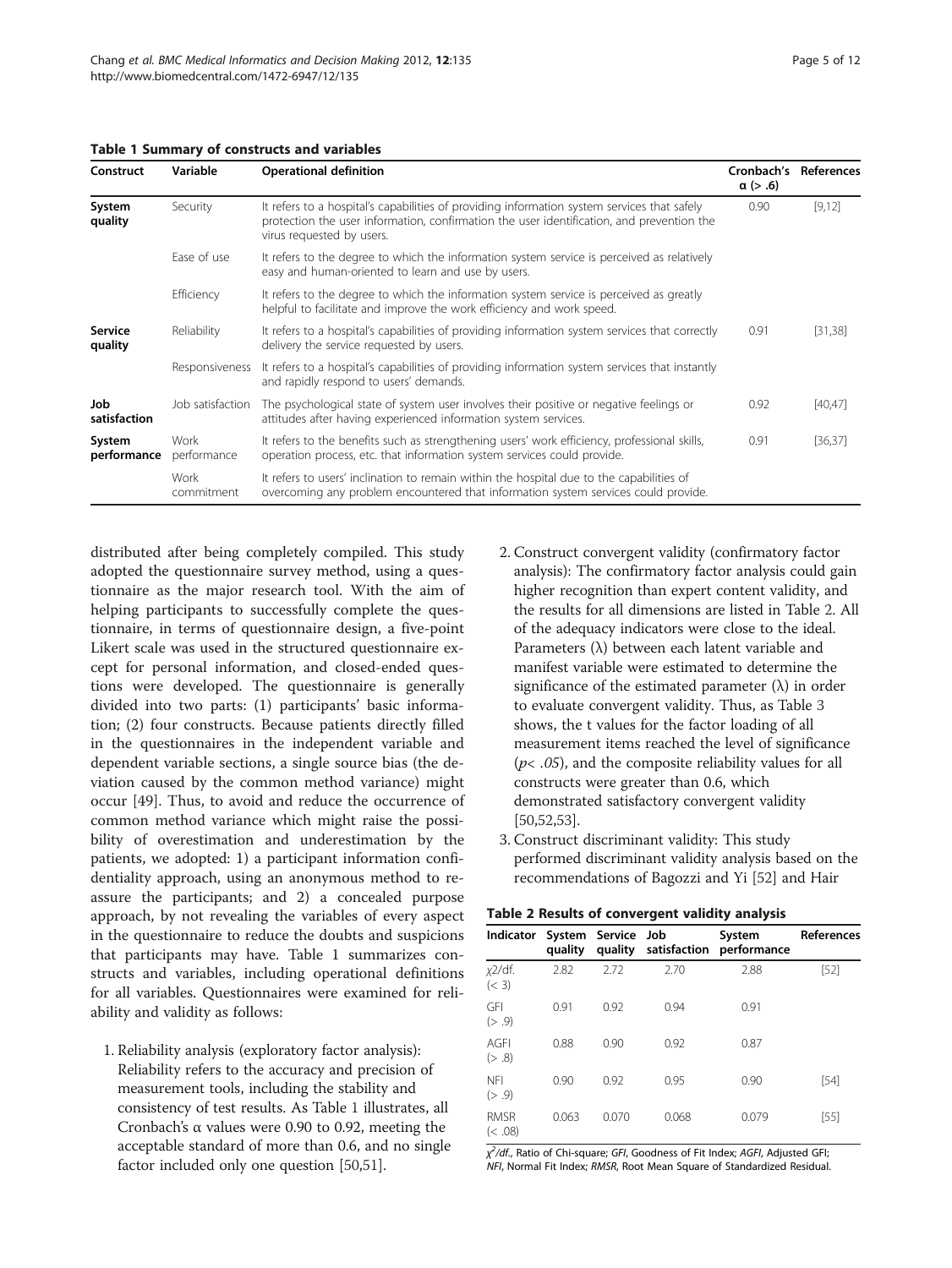# <span id="page-5-0"></span>Table 3 Results of confirmatory factor analysis

| Construct          | Variable/Question item                                                                                               | Standard<br>loading<br>(p < 0.05) | Composite<br>reliability<br>(> 0.6) | <b>AVE</b><br>(> 0.5) |
|--------------------|----------------------------------------------------------------------------------------------------------------------|-----------------------------------|-------------------------------------|-----------------------|
| System quality     | <b>Security</b>                                                                                                      |                                   | 0.83                                | 0.55                  |
|                    | 1. User login is required to access the hospital information system.                                                 | $0.73*$                           |                                     |                       |
|                    | 2. Auto logout is enabled after a period of inactivity on the hospital information<br>system.                        | $0.72*$                           |                                     |                       |
|                    | 3. The antivirus software prevents the hospital information system from being<br>attacked by virus.                  | $0.73*$                           |                                     |                       |
|                    | 4. The hospital information system is regularly maintained and examined by<br>personnel from the Information Office. | $0.78*$                           |                                     |                       |
|                    | Ease of use                                                                                                          |                                   | 0.93                                | 0.76                  |
|                    | 1. The user interface of the hospital information system is easy to use.                                             | $0.84*$                           |                                     |                       |
|                    | 2. The tutorials or instructions provided by the hospital help me learn how to use<br>the system easily.             | $0.98*$                           |                                     |                       |
|                    | 3. The user interface designed by the hospital is human-oriented.                                                    | $0.93*$                           |                                     |                       |
|                    | 4. I am clear about every function of the hospital information system.                                               | $0.71*$                           |                                     |                       |
|                    | <b>Efficiency</b>                                                                                                    |                                   | 0.94                                | 0.78                  |
|                    | 1. I am very familiar with the interface of the hospital information system.                                         | $0.86*$                           |                                     |                       |
|                    | 2. The user interface items of the hospital information system are quite easy to<br>understand.                      | $0.78*$                           |                                     |                       |
|                    | 3. The hospital information system greatly helps to improve work efficiency.                                         | $0.95*$                           |                                     |                       |
|                    | 4. The processing speed of the hospital information system affects my work speed.                                    | $0.94*$                           |                                     |                       |
| Service quality    | Reliability                                                                                                          |                                   | 0.82                                | 0.53                  |
|                    | 1. The data I entered is easily uploaded to the central processing system.                                           | $0.70*$                           |                                     |                       |
|                    | 2. The data from the hospital information system is trustworthy.                                                     | $0.72*$                           |                                     |                       |
|                    | 3. The hospital information system is an essential tool that supports my work.                                       | $0.78*$                           |                                     |                       |
|                    | 4. The hospital information system can satisfy my individual needs.                                                  | $0.71*$                           |                                     |                       |
|                    | Responsiveness                                                                                                       |                                   | 0.95                                | 0.81                  |
|                    | 1. The hospital information system gives rapid warnings of error values entered.                                     | $0.94*$                           |                                     |                       |
|                    | 2. The hospital system detects problems rapidly and offers immediate support.                                        | $0.95*$                           |                                     |                       |
|                    | 3. The hospital information system provides tutorials or instructions.                                               | $0.84*$                           |                                     |                       |
|                    | 4. The hospital information system offers troubleshooting tips.                                                      | $0.87*$                           |                                     |                       |
| Job satisfaction   |                                                                                                                      |                                   | 0.95                                | 0.79                  |
|                    | 1. The hospital information system improves my work performance. (JS1)                                               | $0.88*$                           |                                     |                       |
|                    | 2. The hospital information system enhances harmony between me and my<br>supervisors (subordinates). (JS2)           | $0.96*$                           |                                     |                       |
|                    | 3. The hospital information system enhances the teamwork between me and<br>my colleagues. (JS3)                      | $0.85*$                           |                                     |                       |
|                    | 4. The hospital information system offers better achievements in work<br>planning. (JS4)                             | $0.89*$                           |                                     |                       |
|                    | 5. The hospital information system reduces my workload. (JS5)                                                        |                                   |                                     |                       |
|                    | 6. I feel accomplished with the hospital information system. (JS6)                                                   | $0.86*$                           |                                     |                       |
| System performance | Work performance                                                                                                     |                                   | 0.95                                | 0.79                  |
|                    | 1. The information system strengthens my professional skills.                                                        | $0.89*$                           |                                     |                       |
|                    | 2. I am capable of handling the mistakes made by the information system.                                             | $0.87*$                           |                                     |                       |
|                    | 3. I am familiar with the operation process of the information system.                                               | $0.86*$                           |                                     |                       |
|                    | 4. The information system improves my work efficiency.                                                               | $0.95*$                           |                                     |                       |
|                    | 5. The information system allows me to achieve better results in the evaluation by<br>the hospital.                  | $0.88*$                           |                                     |                       |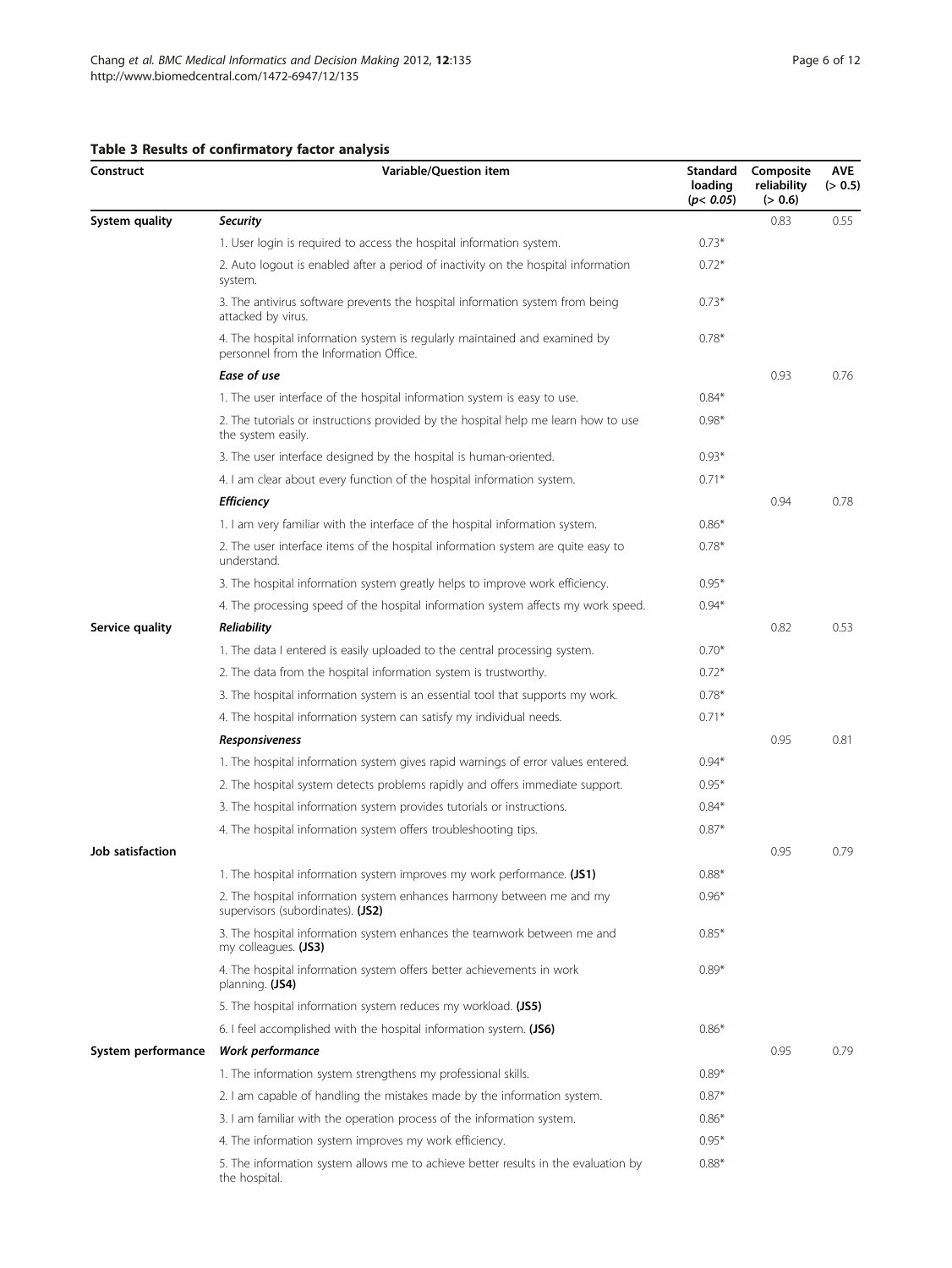#### Table 3 Results of confirmatory factor analysis (Continued)

| <b>Work commitment</b>                                                                                                                                   |         | 0.91 | 0.66 |
|----------------------------------------------------------------------------------------------------------------------------------------------------------|---------|------|------|
| 1. I do my best to overcome any problem encountered when using the information<br>system.                                                                | $0.79*$ |      |      |
| 2. Because of the complete functions of the information system, I will never consider<br>leaving the hospital even when there is a better offer.         | $0.82*$ |      |      |
| 3. I am confident of the hospital's future due to the complete functions of the<br>information system.                                                   | $0.76*$ |      |      |
| 4. Because of the complete functions of the information system, I am inclined to remain<br>within the hospital even if the environment is getting worse. | $0.83*$ |      |      |
| 5. The environment provided by the information system and complete system motivate<br>me to share my experiences with my colleagues.                     | $0.85*$ |      |      |

 $* p < .05$ ; AVE, Average variance extracted.

et al. [\[50\]](#page-11-0) by limiting the correlation coefficient of the paired dimensions to 1, then performing a Chisquare variance test of the limited and unlimited measurement patterns. If the Chi-square value of the limited pattern exceeds the Chi-square value of the unlimited measurement pattern and reaches a level of significance, then both dimensions have discriminant validity. Thus, as Table 4 shows, the Chi-square values of limited patterns in fact exceeded those of unlimited patterns, and reached a level of significance, indicating discriminant validities among all dimensions.

#### Data analysis methods

The SPSS 17.0 and AMOS 17.0 (structural equation modeling) statistical software packages were used for data analysis and processing, including:

- 1. Descriptive statistical analysis: To determine the sample characteristics.
- 2. Structural equation modeling (SEM): According to Chang and Chang [[56](#page-11-0)] and Joreskog and Sorbom [[57](#page-11-0)], structural equation modeling clarifies the extent of relationships between variables as well as the chain of cause and effect. Restated, SEM results do not merely show empirical relationships between variables when defining the practical situation. For this reason, SEM was used to test the Hypotheses. This study also used several indices, including Chisquare ratio  $(< 3)$ , goodness of fit index  $(GF1> .9)$ , adjusted goodness of fit index (AGFI> .8), normal fit index (NFI> .9) and root mean square of standardized residual (RMSR< .08) to evaluate overall model fitness [[58\]](#page-11-0).

# Ethical considerations

Upon approval by the hospital Institutional Review Board, the study was then carried out with participants' written consent; each participant's personal data was kept anonymous and confidential and used only for

#### Table 4 Results of discriminant validity analysis

| <b>PATTERN</b>                          | $\chi^2$ | d. f. | $\Delta x^2$ |
|-----------------------------------------|----------|-------|--------------|
| System quality                          |          |       |              |
| Unlimited Measurement Pattern           | 55.21    | 62    |              |
| Security and Ease of use                | 143.26   | 63    | 88.05**      |
| Security and Efficiency                 | 131.57   | 63    | 76.36**      |
| Ease of use and Efficiency              | 117.55   | 63    | 62.34**      |
| <b>Service Quality</b>                  |          |       |              |
| Unlimited Measurement Pattern           | 45.79    | 22    |              |
| Reliability and Responsiveness          | 131.22   | 23    | 85.43**      |
| <b>Job Satisfaction</b>                 |          |       |              |
| Unlimited Measurement Pattern           | 28.94    | 15    |              |
| JS1 and JS2                             | 51.22    | 16    | 22.28**      |
| JS1 and JS3                             | 44.35    | 16    | $15.41***$   |
| JS1 and JS4                             | 42.63    | 16    | 13.69**      |
| JS1 and JS5                             | 41.25    | 16    | $12.31***$   |
| JS1 and JS6                             | 43.96    | 16    | $15.02***$   |
| JS2 and JS3                             | 53.26    | 16    | 24.32**      |
| JS2 and JS4                             | 51.27    | 16    | 22.33**      |
| JS2 and JS5                             | 52.69    | 16    | 23.75**      |
| JS2 and JS6                             | 55.47    | 16    | 26.53**      |
| JS3 and JS4                             | 43.55    | 16    | $14.61***$   |
| JS3 and JS5                             | 44.78    | 16    | 15.84**      |
| JS3 and JS6                             | 40.28    | 16    | $11.34***$   |
| JS4 and JS5                             | 41.37    | 16    | $12.43***$   |
| JS4 and JS6                             | 40.01    | 16    | $11.07***$   |
| JS5 and JS6                             | 42.60    | 16    | 13.66**      |
| System performance                      |          |       |              |
| Unlimited Measurement Pattern           | 73.48    | 46    |              |
| Work performance and Work<br>commitment | 116.38   | 47    | 42.90**      |

\*\*  $p$  < .01.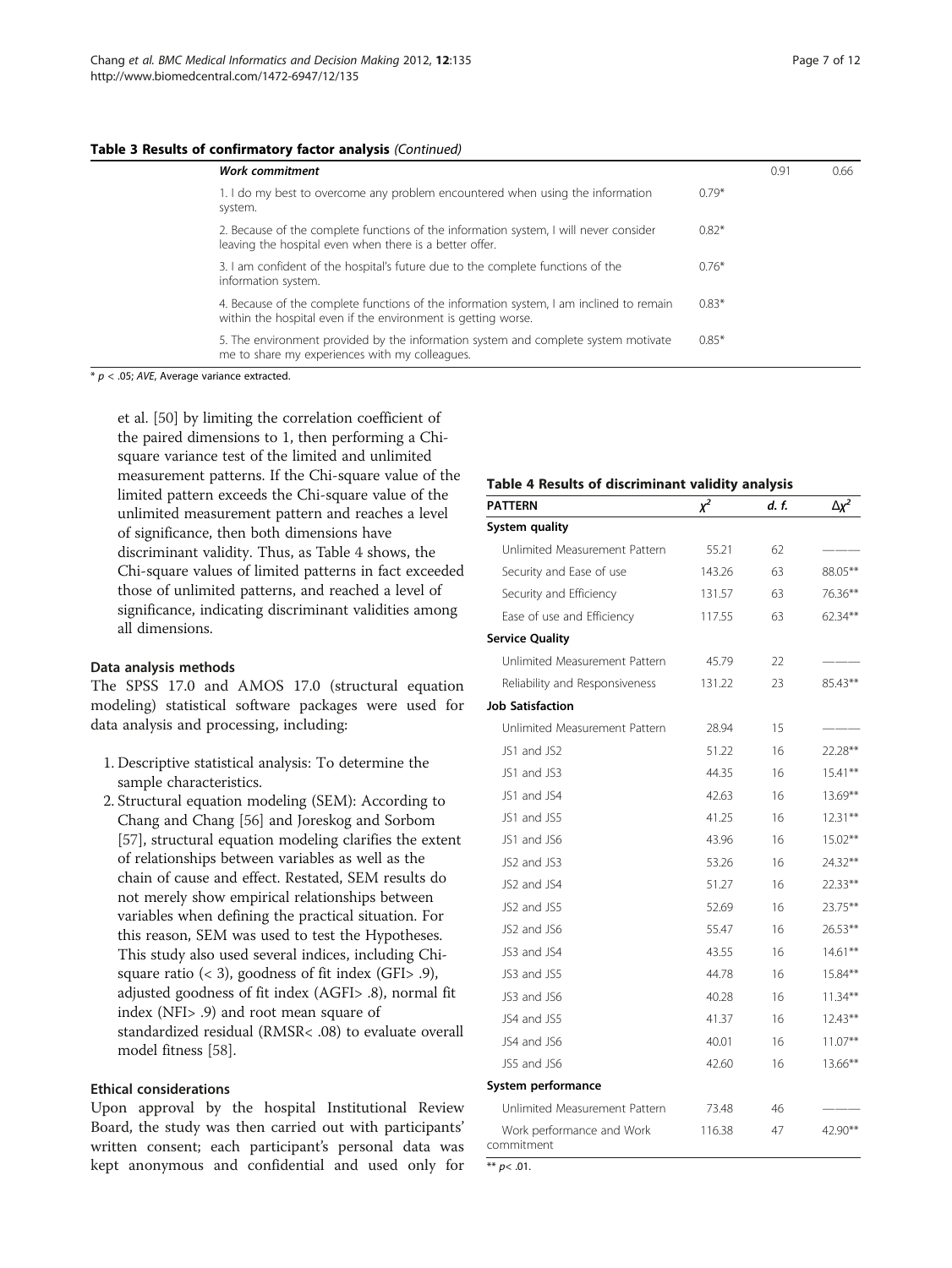research purposes (e.g. leaving out the participant phone number who had not completed the questionnaire at the information desk in order to make reminders directly to respondent employees for collection of the questionnaire and destroying the participant phone number after the questionnaire had been collected etc.) to comply with the spirit of the Declaration of Helsinki, 2008. The response period was limited to two months. An introductory letter was attached to the questionnaire to explain the purpose of the study and to ensure respondent confidentiality. Anyone who was also interested in learning about the results of this study was able to request a copy through the contact address provided in the questionnaire.

#### Results

# Characteristics of samples

Table 5 shows the demographic data of the sample population in this study. In terms of gender distribution, the female population accounted for 84.5% of the total population. The ages of the participants mostly ranged between 21 and 30 years (48.8%), while 91.5% of hospital employees were below the age of 40. 77% of the personnel had a junior college degree or above. The questionnaires completed by physicians took up 9.2% of the total questionnaire copies. Response rate of nursing personnel was the highest in this study, accounting for 53%. The personnel other than medical personnel were regarded as administrative personnel (others) in this study, with a response rate of 33.2%. As for seniority distribution of the participants, most of them had 0–5 years of seniority (69.6%). The job descriptions of the participants (or the units they work for) were mostly related to administrative management, accounting for 32.9%, while most of the participants assumed non-director positions, with a ratio of 96.8% (see Table 5).

#### Structural equation modeling (SEM)

As Table [6](#page-8-0) illustrates, all the hypotheses in this study were also demonstrated to be statistically significant. System quality had a positive influence on service quality ( $\gamma_{11}$ = 0.55, hypothesis 1), job satisfaction ( $\gamma_{21}$ = 0.32, hypothesis 2), and system performance ( $\gamma_{31}$ = 0.47, *hypothesis* 3). Service quality ( $β_{31} = 0.38$ , *hypothesis 4*) and job satisfaction  $(\beta_{32}= 0.46,$  *hypothesis* 5) positively influenced system performance. Table [6](#page-8-0) shows the results of SEM in this study and the model goodness of fit. In short, it can be concluded that the research model is applicable for the data.

# Discussion and conclusions

While computer technology is extensively applied to handle affairs, hospital information system managers are facing a critical issue as to how to establish an information system that is suitable for hospitals to obtain optimal efficiency and benefits. Evaluation of information

#### Table 5 Characteristics of samples (N= 283)

| Description                              | Frequency      | Percentage (%) |
|------------------------------------------|----------------|----------------|
| Gender                                   |                |                |
| Male                                     | 44             | 15.5           |
| Female                                   | 239            | 84.5           |
| Age                                      |                |                |
| 20 years and below                       | 3              | 1.0            |
| 21-30 years                              | 138            | 48.8           |
| 31-40 years                              | 118            | 41.7           |
| 41-50 years                              | 17             | 6.0            |
| 51 years and above                       | $\overline{7}$ | 2.5            |
| <b>Education</b>                         |                |                |
| High school and below                    | 65             | 23.0           |
| Junior college                           | 71             | 25.0           |
| Bachelor's degree                        | 123            | 43.5           |
| Master's/Doctorate degree                | 24             | 8.5            |
| <b>Position</b>                          |                |                |
| Director                                 | 9              | 3.2            |
| Non-director                             | 274            | 96.8           |
| <b>Title</b>                             |                |                |
| Physician                                | 26             | 9.2            |
| Pharmacist                               | 13             | 4.6            |
| Nurse                                    | 150            | 53.0           |
| Others                                   | 94             | 33.2           |
| <b>Seniority</b>                         |                |                |
| 0-5 years                                | 197            | 69.6           |
| 6-10 years                               | 55             | 19.4           |
| 11 years and above                       | 31             | 11.0           |
| Job Description (Unit)                   |                |                |
| Outpatient management                    | 53             | 18.7           |
| Hospitalization management               | 33             | 11.7           |
| Medical records management               | 42             | 14.8           |
| Examination and blood bank<br>management | 20             | 7.1            |
| Medicine management                      | 16             | 5.7            |
| Administrative management                | 93             | 32.9           |
| Others                                   | 26             | 9.1            |

systems offers an important approach to determine whether a unit using the systems enables the existing facilities to function to the fullest extent possible. During the process from determining research objectives, developing a research framework and performing empirical analyses to obtaining the research findings, a better understanding has been achieved pertaining to a variety of hypotheses previously developed, and several conclusions and discussions are made, which are provided separately below: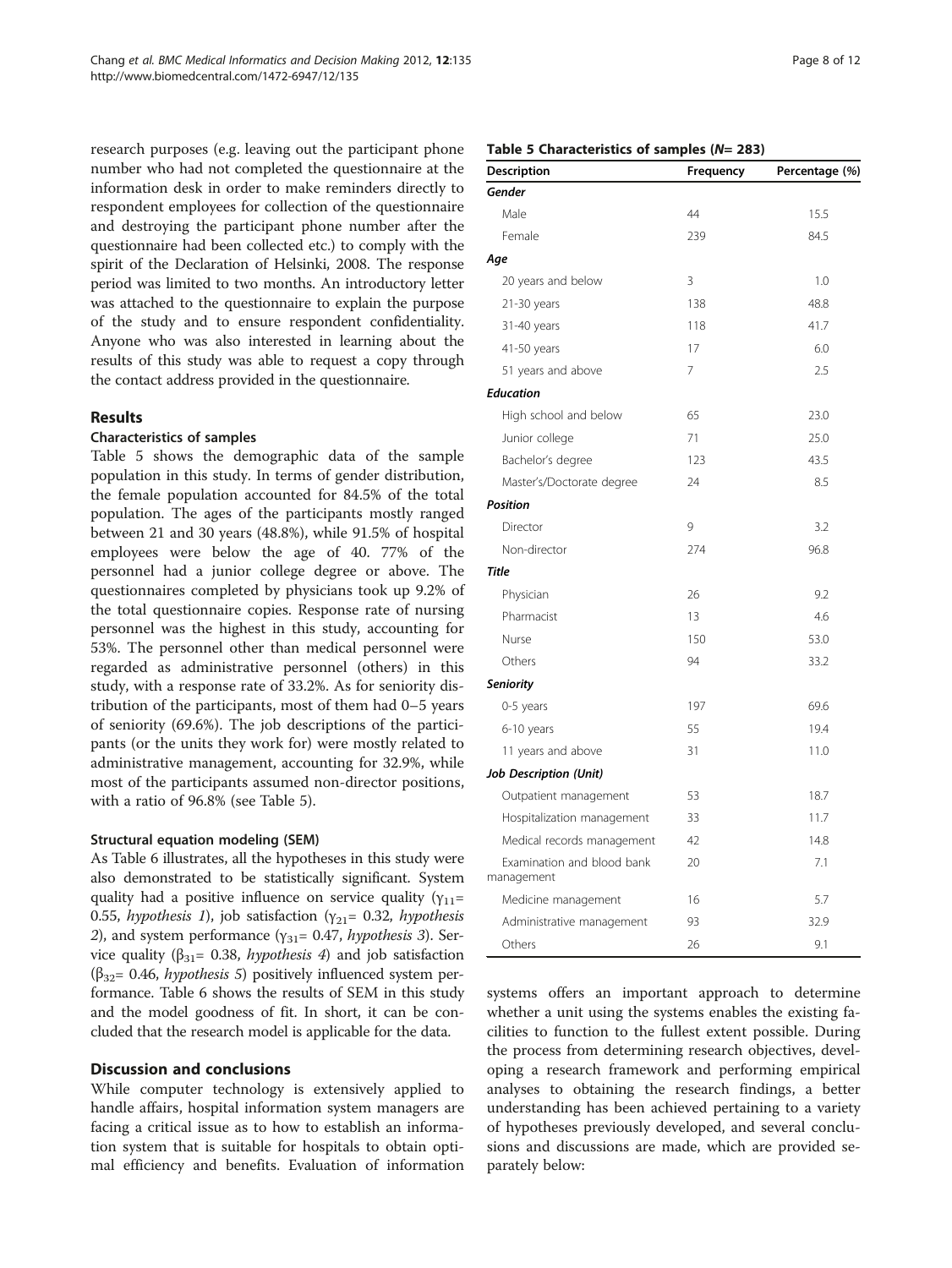<span id="page-8-0"></span>Table 6 Results of structural equation modeling

| Path                                                                                 | Path<br>name    | Path<br>coefficient | t Value |
|--------------------------------------------------------------------------------------|-----------------|---------------------|---------|
| System quality ( $\xi$ 1) $\rightarrow$ Service quality<br>$(n1)$ (H <sub>1</sub> )  | v11             | 0.55                | $6.40*$ |
| System quality ( $\xi$ 1) $\rightarrow$ Job satisfaction<br>$(n2)$ (H2)              | V <sub>21</sub> | 0.32                | $3.11*$ |
| System quality ( $\xi$ 1) $\rightarrow$ System<br>performance $(n3)$ (H3)            | v31             | 0.47                | $5.56*$ |
| Service quality $(n1) \rightarrow$ System<br>performance $(n3)$ (H4)                 | $\beta$ 31      | 0.38                | $3.65*$ |
| Job satisfaction $(n2) \rightarrow$ System<br>performance $(n3)$ (H5)                | B32             | 0.46                | $5.26*$ |
| System quality ( $\xi$ 1) $\rightarrow$ Security (x1)                                | $\lambda$ 1     | 0.053               | 1.07    |
| System quality ( $\xi$ 1) $\rightarrow$ Ease of use (x2)                             | $\lambda$ 2     | 0.65                | $7.83*$ |
| System quality ( $\xi$ 1) $\rightarrow$ Efficiency (x3)                              | $\lambda$ 3     | 0.41                | $4.33*$ |
| Service Quality $(n1) \rightarrow$ Reliability (y1)                                  | $\lambda$ 4     | 0.031               | 0.79    |
| Service Quality ( $n1$ ) $\rightarrow$ Responsiveness<br>(y 2)                       | λ5              | 0.60                | $7.22*$ |
| System performance $(n3) \rightarrow Work$<br>performance (y 3)                      | λ6              | 0.59                | $7.03*$ |
| System performance $(n3) \rightarrow Work$<br>commitment (y 4)                       | $\lambda$ 7     | 0.46                | $5.22*$ |
| Goodness of fit $\chi^2/d.f = 2.39$ , GFI = .92, AGFI = .87, NFI = .92, RMSR = .056. |                 |                     |         |
| * $p < .05$ .                                                                        |                 |                     |         |

1. Relationship among system quality, service quality, job satisfaction, and system performance

Our findings support the statement that system quality will positively influence service quality. This agrees with the assertions of previous relevant studies. For example, Keating et al. and McKinney et al. [\[14,15](#page-10-0)] have pointed out that system quality could affect the service quality perceived by system users. Our findings also support the statement that system quality has a positive influence on job satisfaction. This agrees with the assertions of previous relevant studies. For example, Davis and DeLone and McLean [\[9,16\]](#page-10-0) have pointed out that system quality and information quality both affect the satisfaction among information system users. Other cases in which some past researchers' viewpoints corresponded to the results of this study that system quality has a positive influence on system performance, for example; Asghari and Aissa and Babulak [\[25,28](#page-10-0)] have showed that system quality and information quality simultaneously will affect system performance. The results show that only security, one of the system quality factors, has an insignificant influence on service quality, job satisfaction, and system performance. A possible reason is that most of the system users are physicians, nursing personnel and pharmacists who are less familiar with the safety measures that protect the system, unlike professional information personnel. Consequently, no significant influence of security can be detected on service quality, job satisfaction, and system performance in the analysis of the questionnaires.

This study also found that ease of use and efficiency about perceived system quality had significant influence on service quality, job satisfaction, and system performance. Information technology helps medical institutions to offer rapid, efficient and accurate medical services; however, information system users' lack of professional knowledge regarding medical information technology as a result of their non-information related background, the innovative computer and information technology and increasing dependence on information have increased the workloads of information personnel. Under such circumstances, ease of use and efficiency become more important for enhancing information system service quality.

# 2. Relationship between service quality and system performance

Our findings support the statement that service quality will positively influence system performance. This agrees with the assertions of previous relevant studies. For example, Myers et al. and Pitt et al. [[35,36\]](#page-11-0) have pointed out that service quality could affect the organizational system performance. The research findings indicate a significant positive influence of service timing and personnel responsiveness on system performance. The results also show that reliability, one of the service quality factors, has an insignificant influence on system performance.

A possible reason is that hospital employees are unfamiliar with information systems, and one of the potential causes of the departments' unfamiliarity with information systems is that the systems developed by contractors are unable to meet users' needs; individual and system performance is thus affected. More and more attention has been paid to the effect of information systems on administrative management performance and clinical performance. However, information system's effect on teaching performance and research performance has not been recognized by hospital system users. Therefore, this is probably because the participants possess more computer operating skills than the knowledge with regard to knowledge management activities, such as how information systems can be utilized to support teaching and research. The reasons behind the results are issues that require each hospital's attention and contemplation, and it is recommended that academia and hospitals join forces in the future to carry out related research and improvements.

3. Relationship between job satisfaction and system performance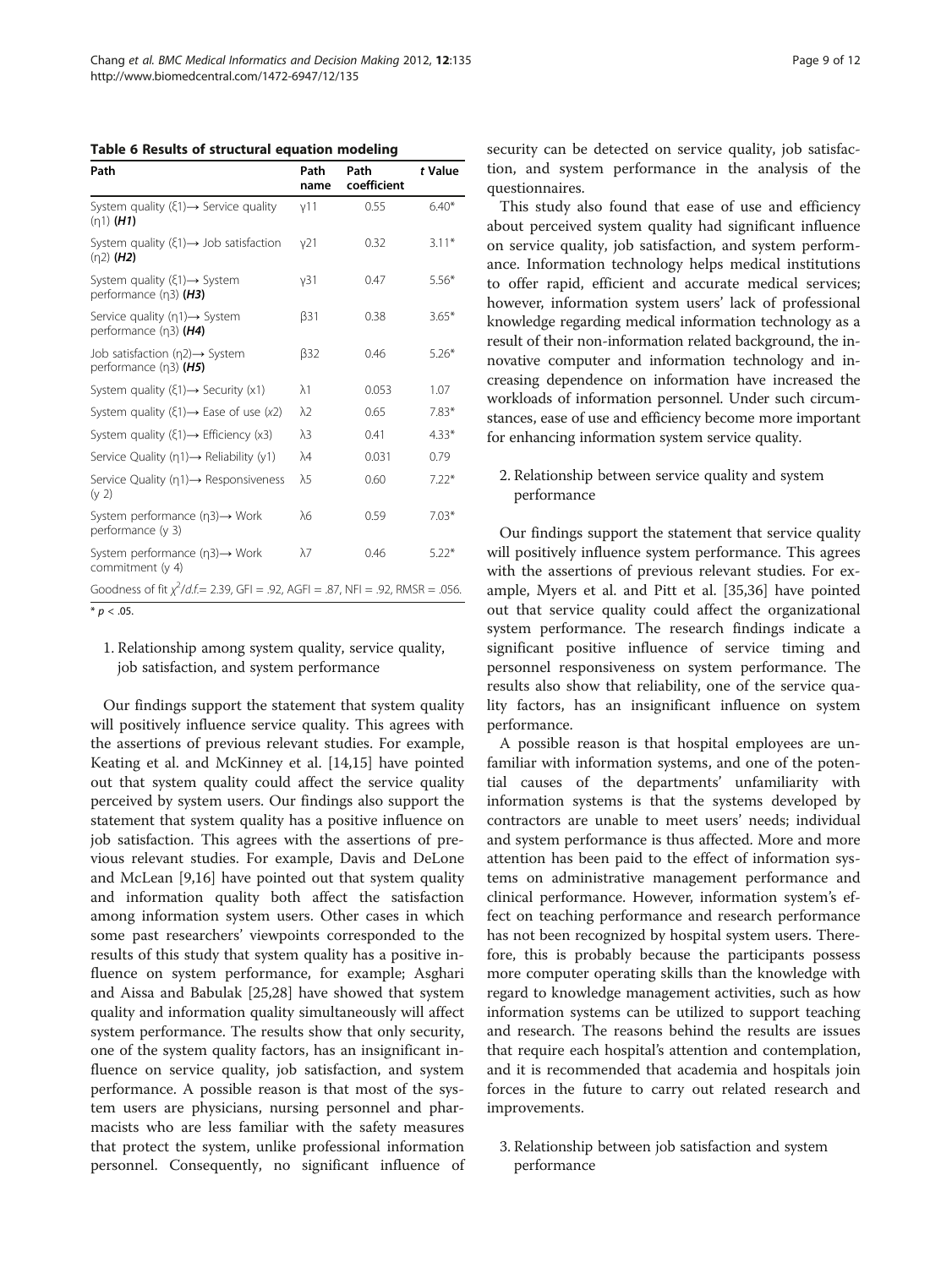Our findings also support the statement that job satisfaction has a positive influence on system performance. This agrees with the assertions of previous relevant studies. For example, Laudon and Laudon and Pettit et al. [[41,42\]](#page-11-0) have pointed out that system performance may be improved by enhancing employee satisfaction. The results reveal that when employees are more satisfied with their jobs and love their jobs more, they devote more efforts to their jobs, leading to improved system performance. A significant positive causal relationship exists between these two factors.

Thus, information systems have a comprehensive influence on hospitals. These research findings may provide a basis for future hospitals to develop a new information system or improve the existing system, and may serve as reference for the information industry in developing high quality hospital information systems to enhance management efficiency and effectiveness. The research findings also offer a measurement tool to investigate whether the units using information systems allow the existing facilities to function to the fullest extent possible and to determine the benefits generated by hospital information systems. Consequently, medical care services that feature high quality, high efficiency and reduced medical care costs may be provided through analyses and improvement plans.

#### **Suggestions**

As verified by the empirical results, the success of hospital information systems does not merely rely on hardware equipment or software programs; administrative support in every aspect is also an important factor. It is necessary to acquire computer-related knowledge for information system users. Only when users are familiar with the process, functions and objectives of hospital information systems and adapt to changes in work processes or methods brought by information systems can information systems optimize their efficiency at work, information technology provide full support, operational procedures be accelerated, workloads be reduced, work quality be improved, and more achievements be gained with hospital information systems. As a result, in addition to the possession of expertise, personnel in charge of hospital systems should comply with the user orientation principles, which mean to respect users' needs and opinions, in order to create an information system that meets individual needs and organizational performance goals. It is thus recommended that the information office of hospitals and developers take enhancement of service quality and user satisfaction into consideration in addition to placing emphasis on system quality and information quality when designing, developing, or purchasing an information system, in order to improve the benefits generated by hospital information systems.

#### Managerial implications

Employees believe that when they provide better quality of services, their work performance is improved as well. Hospital information systems offer intangible services. The design must be based on the perspective of system users in order to develop high quality system services that meet users' needs and allow users easier access. By so doing, improved employee and organizational performance will surely become the subsequent results of enhanced service quality. One of the critical factors that lead to success or failure of an information system is the way the system is developed and maintained. Due to the differences in the internal scale and actual demands of each hospital, the ways in which information systems are developed and maintained are also different. With limited manpower and financial resources, regional and local hospitals (small and medium hospitals) still tend to outsource the hospital information system development project or purchase package software. Nonetheless, there is a quality gap among system developers or contractors. Under such circumstances, hospitals ought to be more cautious when choosing a contractor, and pay more attention to its techniques, capabilities, after-sales services, experiences and understanding of hospital demand. Moreover, hospitals need to provide a clear description of the specifications required, while contractors have to come up with a set of reasonable plans or theories regarding the operating process or method for the developed hospital information system, in order to maximize outsourcing benefits, effectively reduce management costs, enhance information users' satisfaction, and increase overall net benefits.

#### Research limitations and future studies

Despite all the efforts that have been committed to a strict process in the construction of the research framework and selection of the research methods, this study is subject to certain environmental factors and subsequently some limitations, as follows:

- 1. This study examined a non-random convenience sample of information system users in a single country, and should be generalized cautiously to other populations. However, given the context of the study, the survey results exhibited adequate validity and reliability.
- 2. The questionnaire can merely probe into the attitudes participants hold toward the questions. To some degree, while the questions may lead to some subjective answers, it is difficult to derive participants' true opinions on the subject. Thus, we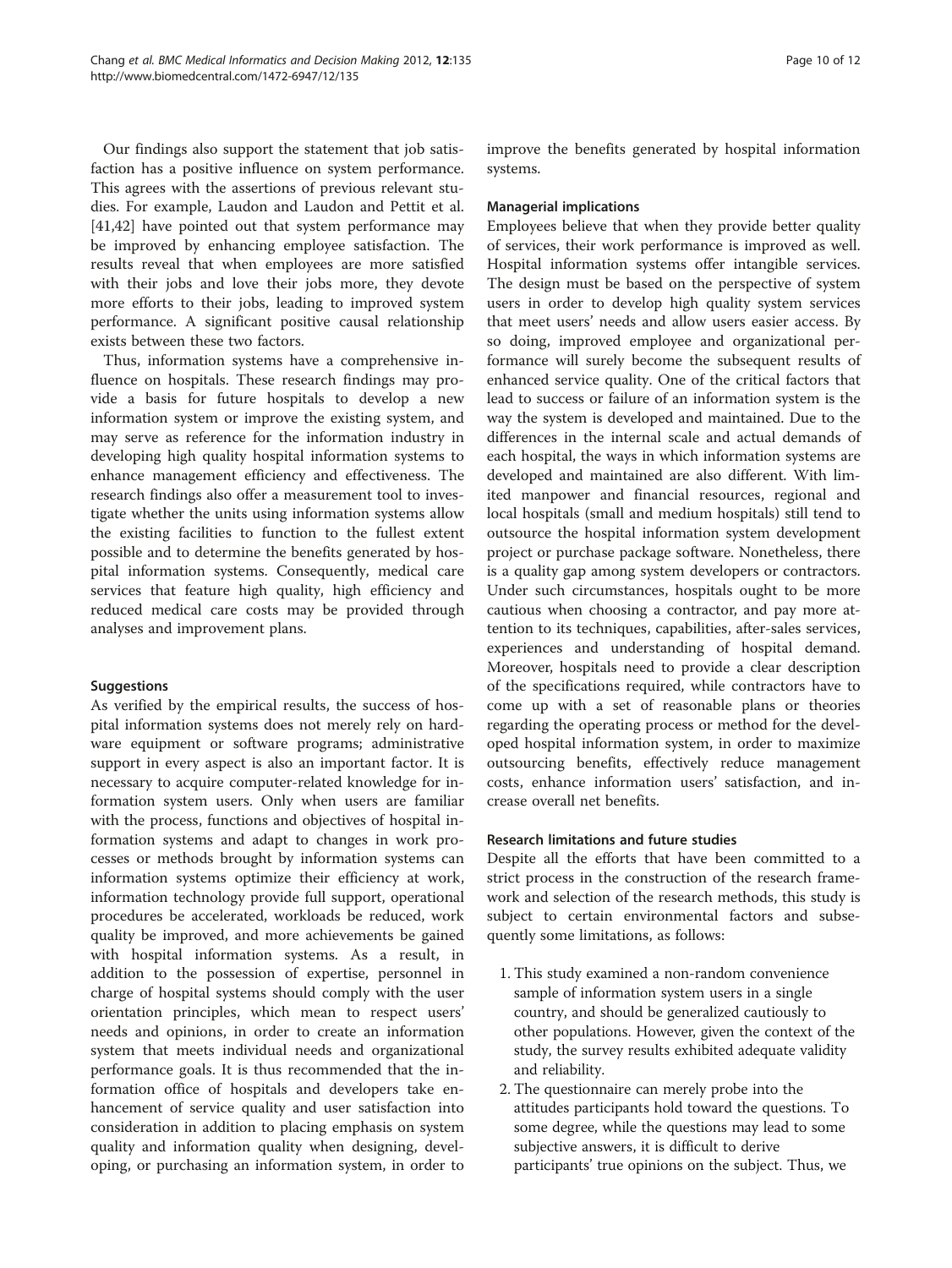<span id="page-10-0"></span>suggest future researchers conduct in-depth interviews with the participants and utilize quantitative and qualitative approaches to obtain a more definitive result.

- 3. Cooper and Schindler [\[59\]](#page-11-0) and Culyer and Newhouse [[60\]](#page-11-0) have proposed that using aggregation data for inference of individual behaviors might lead to biases. When individual data cannot be observed, using the average value for inference would easily result in biases, because average values cannot reflect individual differences. Therefore, the demographic variables (characteristics of the respondents) were taken as the control variables in this study, but it is expected that individual medical difference can be used as the unit of analysis in future studies to estimate its flexible influence, and hence to conclude the differences in various aspects (constructs) between different hospitals or different specialist departments, etc..
- 4. Finally, this study examined only one period, which would not reveal factors with long-term effects. A multiple period approach is suggested for follow-up study. Analyzing multiple periods of data would achieve more complete and objective statistical data.

#### Competing interests

The authors declare that they have no competing interests.

#### Authors' contributions

First author CS led the development of this manuscript and contributed to the research design, methodology, and revised draft. Author SY provided the important opinions for the revised draft and secured grant funding. Author YT provided the important opinions for the revised draft and collected the questionnaires. All authors approved and read the final draft.

#### Acknowledgements

The authors wish to express their gratitude to the study subjects for their participation in this research.

#### Author details

<sup>1</sup> R.O.C Naval academy, Kaohsiung City, Taiwan. <sup>2</sup> Department of Nursing, Kaohsiung Medical University Hospital, Kaohsiung Medical University, Kaohsiung City, Taiwan. <sup>3</sup>Postgraduate Programs in Management, I-Shou University, Kaohsiung City, Taiwan.

#### Received: 18 April 2012 Accepted: 31 October 2012 Published: 21 November 2012

#### References

- 1. Gillies RR, Chenok KE, Shortell SM, Pawlson G, Wimbush JJ: The impact of health plan delivery system organization on clinical quality and patient satisfaction. Health Serv Res 2006, 41:1181-1199.
- 2. Gold PB, Glynn SM, Mueser KT: Challenges to implementing and sustaining comprehensive mental health service programs. Evalution & the Health Professions 2006, 29:195–218.
- 3. Chang HH, Chang CS: An assessment of technology-based service encounters & network security on the e-health care systems of medical centers in Taiwan. BMC Health Serv Res 2008, 8:87.
- 4. Dorr DA, Wilcox A, Donnelly SM, Burns L, Clayton PD: Impact of generalist care managers on patients with diabetes. Health Serv Res 2005, 40:1400–1421.
- 5. Hysong SJ, Best RG, Pugh JA: Clinical practice guideline implementation strategy patterns in veterans affairs primary care clinics. Health Serv Res 2007, 42:84–103.
- 6. Olson JR, Belohlav JA, Boyer KK: Chicago symphony orchestra operational, economic and mission elements in not-for-profit organizations. J Oper Manage 2005, 23:125–142.
- 7. Anderson BO, Yip CH, Ramsey SD, Bengoa R, Braun S, Fitch M, Groot M, Sancho-Garnier H, Tsu VD: Breast cancer in limited-resource countries: Health care systems and public policy. Breast J 2006, 12:54-69.
- 8. Rust RT, Espinoza F: How technology advances influence business research and marketing strategy. J Bus Res 2006, 59:1072–1078.
- 9. DeLone WH, McLean RE: Information Systems Success: The Quest for the Dependent Variable. Inf Syst Res 1992, 3:60–93.
- 10. DeLone WH, McLean RE: The DeLone and McLean model of information systems success: a ten-year update. J Manage Inf Syst 2003, 19:9-30.
- 11. Vest JR, Jasperson JS, Zhao H, Gamm LD, Ohsfeldt RL: Use of a health information exchange system in the emergency care of children. BMC Med Inform Decis Mak 2011, 11:78.
- 12. Li YN, Tan KC, Xie M: Measuring web-based service quality. Total Qual Manage 2002, 13:685–700.
- 13. Lee SM, Lee D, Kang CY: The impact of high-performance work systems in the health-care industry: employee reactions, service quality, customer satisfaction, and customer loyalty. Serv Ind J 2012, 32:17–36.
- 14. McKinney V, Yoon K, Zahedi F: The measurement of web-customer satisfaction: an expectation and disconfirmation approach. Inf Syst Res 2002, 13:296–315.
- 15. Keating B, Rugimbana R, Quazi A: Differentiating between service quality and relationship quality in cyberspace. Manage Serv Qual 2003, 13:217–232.
- 16. Davis FD: Perceived usefulness, perceived ease of use, & user acceptance of information technology. MIS Quarterly 1989, 13:319–340.
- 17. Holbrook A, Keshavjee K, Troyan S, Pray M, Ford PT: Applying methodology to electronic medical record selection. Int J Med Inform 2003, 71:43-50.
- 18. Lin WB: The exploration of customer satisfaction model from a comprehensive perspective. Expert Syst Appl 2007, 33:110–121.
- 19. Wiertz C, de Ruyter K, Keen C, Streukens S: Cooperating for service excellence in multichannel service systems: an empirical assessment. J BusRes 2004, 57:424–436.
- 20. Davis FD, Bagozzi RP, Warshaw PR: User acceptance of computer technology: a comparison of two theoretical model. ManageSci 1989, 35:982–1003.
- 21. Mathieson K: Predicting user intentions: comparing the technology acceptance model with the theory of planned behavior. Inf Syst Res 1991, 2:173–191.
- 22. Taylor S, Todd PA: Assessing IT usage: the role of prior experience. MIS Quarterly 1995, 19:561–570.
- 23. Hays JM, Hill AV: An extended longitudinal study of the effects of a service guarantee. Prod Oper Manage 2006, 15:117–131.
- 24. Herrmann A, Huber F, Braunstein C: Market-driven product and service design: Bridging the gap between customer needs, quality management and customer satisfaction. Int J Prod Economics 2000, 66:76-77
- 25. Babulak E: Quality of service provision assessment in the healthcare information and telecommunications infrastructures. Int J Med Inform 2006, 75:246–252.
- 26. Tax SS, Colgate M, Bowen DE: How to prevent your customers from failing. Mit Sloan Manage Rev 2006, 47:30–33.
- 27. Martensen A, Grønholdt L, Kristensen K: The drivers of customer satisfaction and loyalty, cross-industry findings from Denmark. Total Qual Manage 2000, 11:844–853.
- 28. Asghari V, Aissa S: End-to-end performance of cooperative relaying in spectrum-sharing systems with quality of service requirements. IEEE Transactions on Vehicular Technol 2011, 60:2656–2668.
- 29. O'Loughlin C, Coenders G: Estimation of the european customer satisfaction index: maximum likelihood versus partial least squares. Total Qual Manage & Bus Excellence 2004, 15:1231–1255.
- 30. Rai A, Lang SS, Welker RB: Assessing the validity of IS success models: an empirical test and theoretical analysis. Inf Syst Res 2002, 13:50-69.
- 31. Parasuraman A, Zeithaml VA, Berry LL: A conceptual model of service quality and its implication for future research. J Marketing 1985, 49:41–50.
- 32. Bhattacherjee A: An empirical analysis of the antecedents of electronic commerce. Decsion Support Syst 2001, 32:201–214.
- 33. Parasuraman A, Zeithmal VA, Berry LL: SERVQUAL: a multiple item scale for measuring consumer perceptions of service quality. J Retailing 1988, 64:13–40.